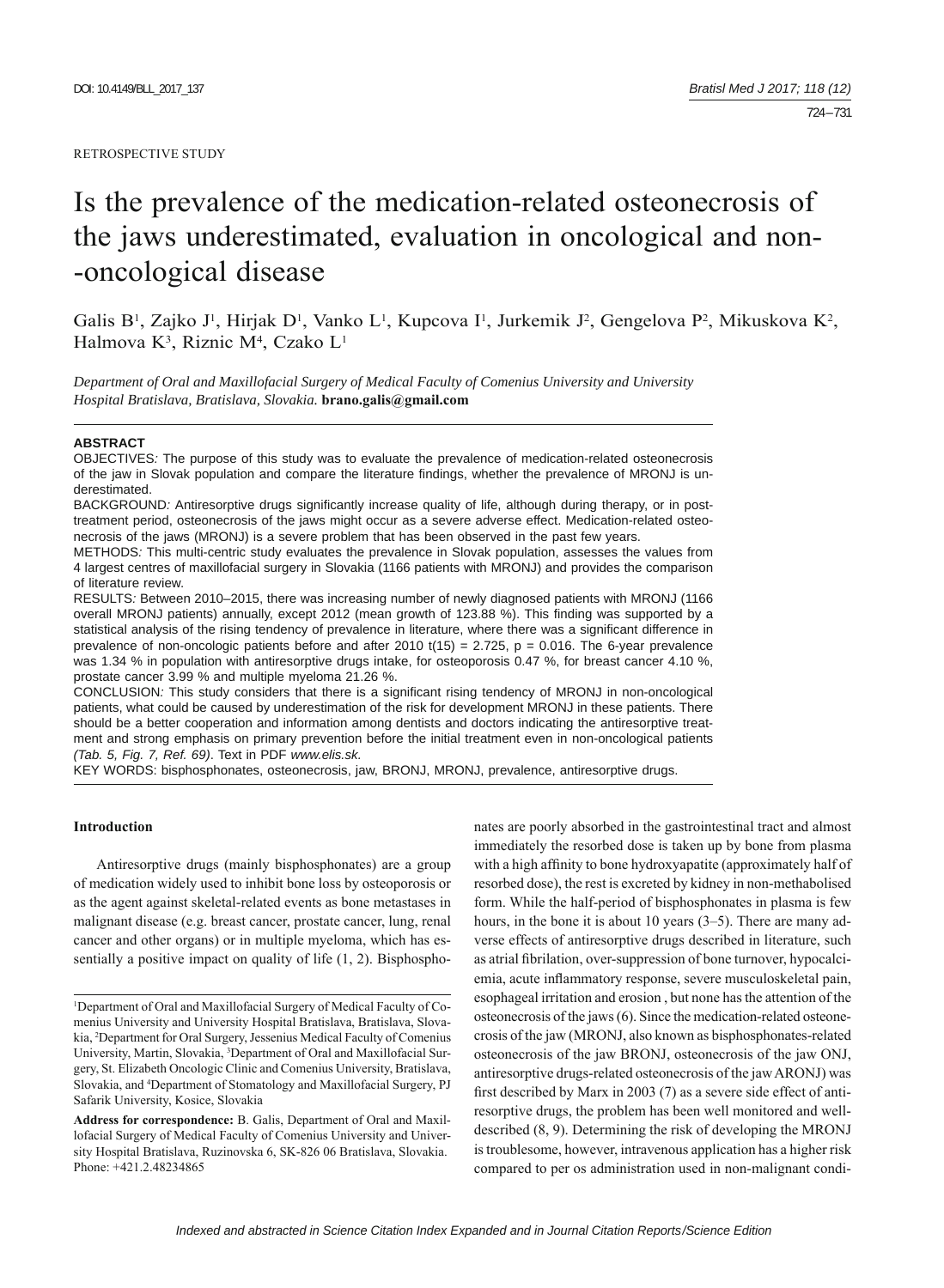tion (6, 10–13). The main factor for development of osteonecrosis is tooth extraction, followed by dental prosthesis irritation, periodontal and periapical disease, clinical findings accompanied by any type of inflammation  $(9, 14, 15)$ .

The definition of MRONJ was established by The American Association of Oral and Maxillofacial Surgeons (AAOMS) as an update of their definition of medication-related ONJ to:

- current or previous treatment with antiresorptive or antiangiogenic agents;
- exposed bone or bone that can be probed through an intraoral or  $extrational}_i$  fistula $(e)$  in the maxillofacial region that has persisted for more than 8 weeks; and
- no history of radiation therapy to the jaws or obvious metastatic disease to the jaws.

The International Task Force on Osteonecrosis of the Jaw of the American Society for Bone and Mineral Research defines ONJ as:

- exposed bone in the maxillofacial region that does not heal within 8 weeks after identification by a health care provider;
- exposure to an antiresorptive agent; and
- no history of radiation therapy to the craniofacial region (8, 9).

The purpose of this article is to estimate the prevalence and incidence of MRONJ in Slovak population from 4 largest centres and compare oncological vs. non-oncological group, with the focus on the non-oncological patients, who are potentially a large group of risk patients in dentoalveolar treatment due to persistence of bisphosphonates in the skeletal tissue for years, even if therapy of primary disease was successfully finished.

## **Materials and methods**

#### *Methods*

The design of the study was established on medical data, which was collected from January 2010 to December 2015 in the 4 referral centres of maxillofacial surgery in Slovakia (Department of Stomatology and Maxillofacial Surgery, L. Pasteur University Hospital in Kosice; Department of Stomatology and Maxillofacial Surgery, Comenius University, Faculty of Medicine and St. Elisabeth Cancer Institute, Bratislava, Slovakia; Department for Oral Surgery, Jessenius Faculty of Medicine, Comenius University, Martin, Slovakia, Department of Oral and Maxillofacial Surgery, Comenius University, University hospital of Bratislava) from medical records of adult patients. Each centre sent the data, which consisted of primary diagnosis treated with antiresorptive







**Fig. 2. Number of oncological and non-oncological (osteoporosis) patients by the years.**

medicaments, sex, year of first visit (start of dispensarisation). Subsequently, the study assessed only the main oncological diagnoses and benign primary diagnose. The study included only the first-time diagnosed MRONJ patients from 2010 to 2015, the recurrences were excepted, and the MRONJ were assessed according to the definition of AAOMS stage  $0$ –III $(9)$ , stages were not assessed in this study.

The data from medical records were compared yearly with an overall number of treated patients during years 2010–2015 and each other according to previous year for the assessment of an increasing or decreasing tendency of overall MRONJ occurrence. This comparison was also performed for the most frequent diagnoses (Fig. 1).

The numbers of national disease data were extracted from the National health information centre publications, which has been upgraded and published yearly. The National health information centre (NHIC) is a state-funded organization founded by the Ministry of Health of the Slovakia, which performs tasks in the area of health statistics and provision of library and information services in the field of medical sciences and health service. It administrates national health registries and national health administrative registries as well.

The patients were subsequently divided into 2 groups characterised by the primary disease, for which was the bisphosphonates therapy indicated. The study was focused on analysis of the prevalence in population, incidence of the disease in patients, who have undergone the antiresorptive treatment and the risk ratio for each of the most frequent diagnoses.

# **Results**

These 4 largest regional centres covered approximately 72.29 % of Slovak population (from 8 total number of regions 6 regions were covered in this multi-centric study except 2). It represents the population of 3 919 821 (male population of 1 906 668, female 2 013 153) (16). The total number of MRONJ group was 1166 patients (402 males – 34.48 %, 764 females – 65.52 %), which was divided to two study groups – oncological (819 patients – 70.24 %) Fig. 1. Increasing number of the overall MRONJ patients annually. and non-oncological patients (347 patients – 29.76 %).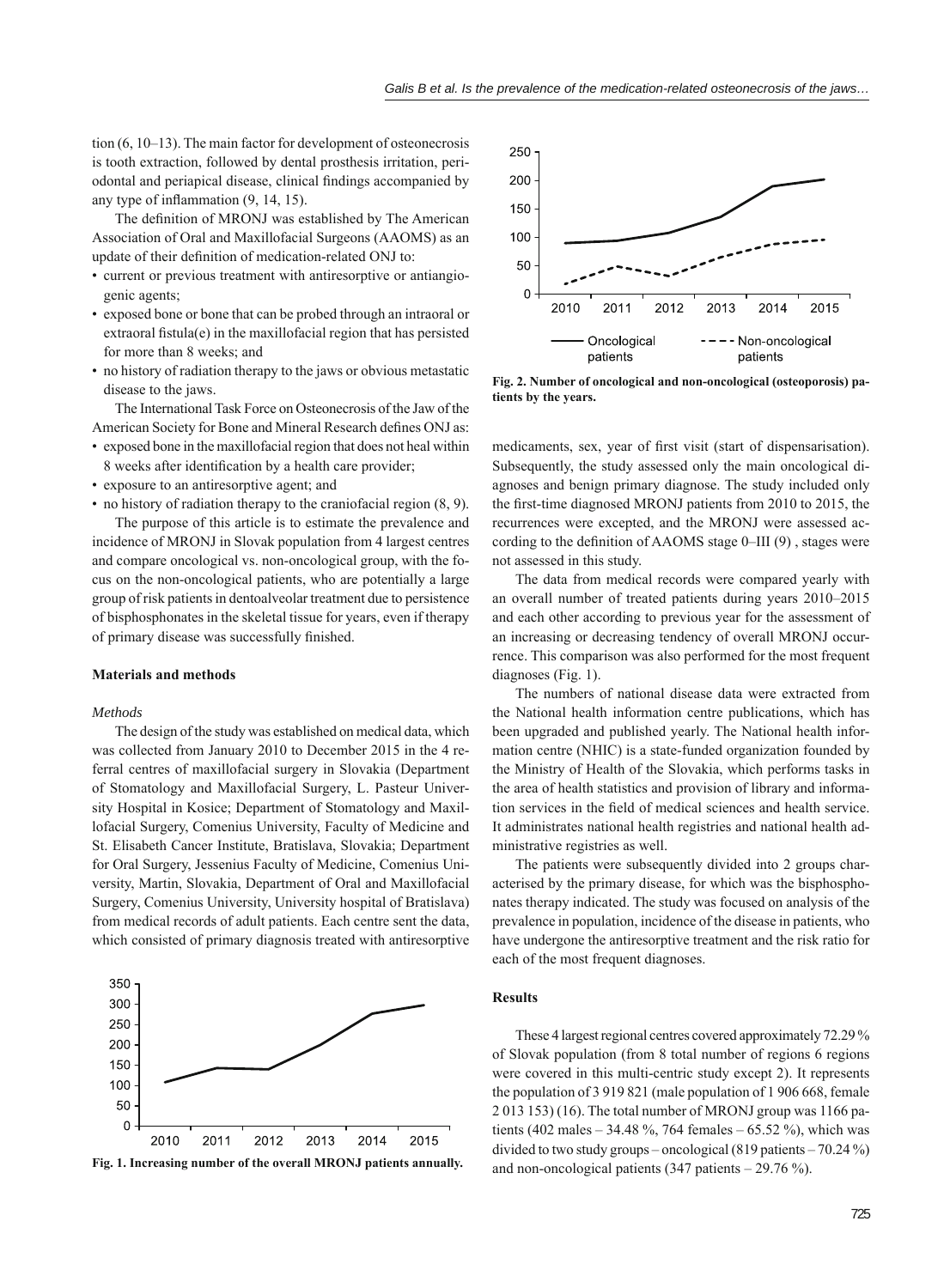## 724 – 731

The number of patients in the oncological group was 819 (70.24 % of overall MRONJ) (Fig. 2), in which 3 dominant diseases (670 patients) were evaluated more in detail. Multiple myeloma (156 patients, represent 13.38 % from overall numbers, 58 males (4.97 %) and 98 females (8.40 %)), breast carcinoma (316 females, 27.10 %), prostate carcinoma (198 males, 16.98 %), the rest of the patients (148 patients) were miscellaneous diagnoses



**Fig. 3. Percentual representation of oncological and non-oncological patients with MRONJ per year.**



**Fig. 4. The percentual changes of patients per year compare according**  to the first year assessed in study  $(2010)$ .  $p < 0.0001$ .





**Fig. 5. The percentual changes in number of patients according the previous year.**

like (kidney carcinoma, any types of lymphoma, etc.), which were not evaluated.

In the non-oncological group, MRONJ occurred in 348 patients. Osteoporosis (345 patients; 99.13 %), was absolutely dominant primary diagnosis in the non-oncological group represented by 348 patients (29.85 % of overall MRONJ), from whom 281 were females (83.62 %) and 64 males (16.38 %).

We extracted the numbers of 4 main diagnoses (multiple myeloma, breast carcinoma, prostate carcinoma, osteoporis) from NHIC publications, which were evaluated in this study and assessed the prevalence and incidence of MRONJ (Fig. 3). The numbers of MRONJ for each diagnose were associated with the prevalence of the oncological diagnose in Slovak population to estimate the incidence of MRONJ and the risk of occurrence. The total number of oncological diagnoses was considered as the summary of the new cases during the period despite of the success of treatment because MRONJ can occur independently from the therapy.

#### *Statistical analysis*

Statistical analysis (t-test,  $\chi^2$  test, odds ratio and relative risk) was performed by SPSS v. 23 for Windows (SPSS Inc, Chicago, IL, USA). P values under 0.05 were considered significant. The prevalence of MRONJ was calculated to the population of covered area in this study during 2010–2015, in this period the prevalence



**Fig. 6 and 7. Representation of sex for overall MRONJ per year.**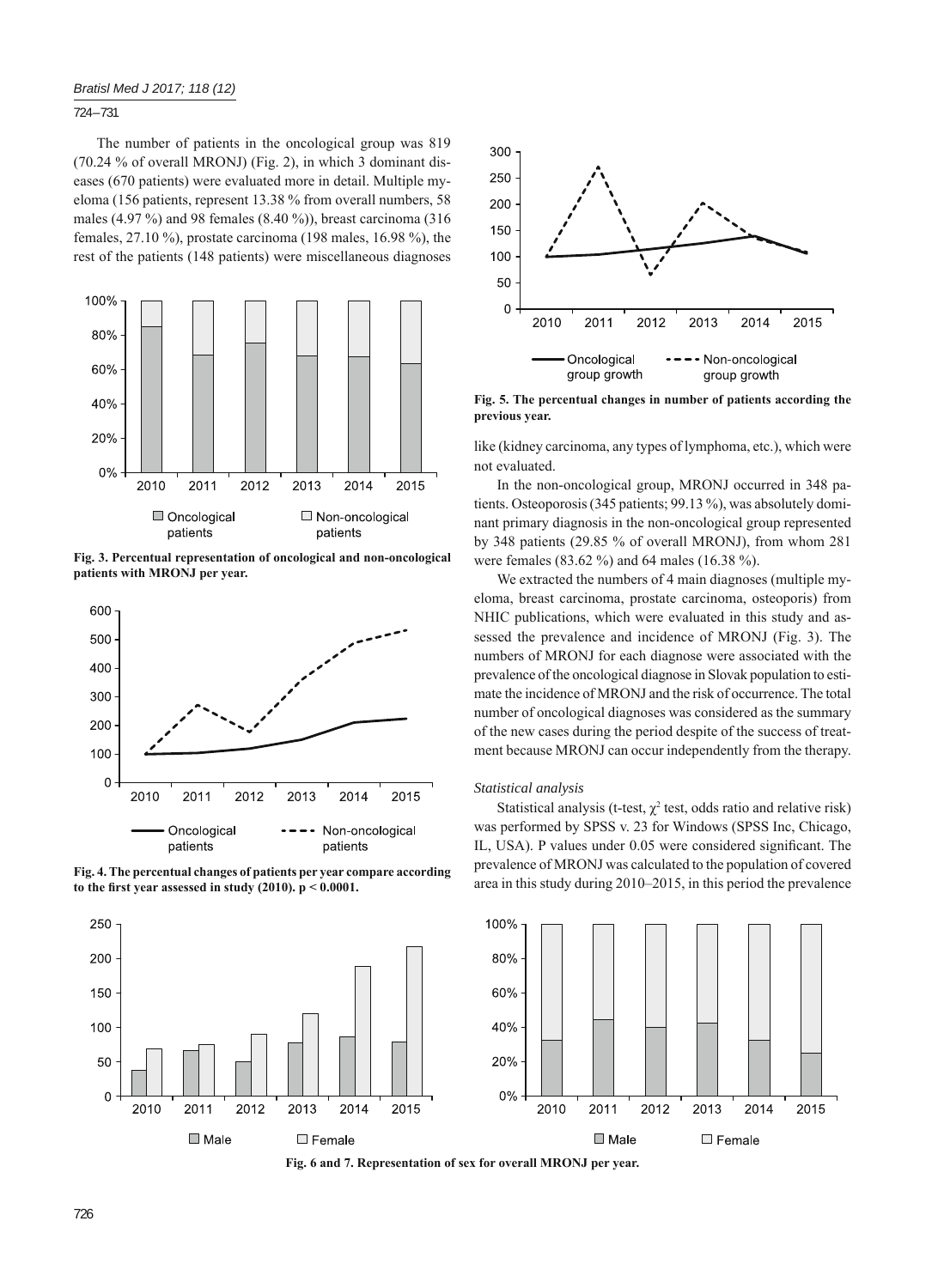of MRONJ was 29.75 per 100 000. The incidence in our study was increased from 2.76 per 100 000 to 7.60 per 100 000 (Figs 4 and 5). Each year had increasing number of patients according to the newly diagnosed MRONJ, except for 2012. The female: male ratio was 1 : 9, with statistical difference between yearly occurrence of each sex in the study evaluated by t test  $t(10) = -2.7$ , *p*  $= 0.047$  (Figs 6 and 7).

The *t* test was performed for the evaluation of the theoretical increasing/decreasing incidence in population by the comparison of yearly incidence to incidence in the first year of study. There was statistically a significant positive difference in the incidence between the first year of the study and subsequent years  $t(5)$  = 2.695,  $p = 0.043$ .

The relationship between the two groups was assessed. T-test revealed a significantly higher number of patients in the oncological group compared to the non-oncological group  $t(10) = 3.34$ , p = 0.008. T test was performed to evaluate the raising ratio (number of patients compared to the first year of the study) in oncological and non-oncological group, there was no significant difference between yearly ratios of growth  $t(10) = 1.014$ ,  $p = 0.334$ .

To identify the number of patients, who had undergone treatment by bisphosphonates, every health insurance company in Slovakia was inquired about the numbers of patients taking bisphosphonates in their evidence, however, only one insurance company answered. The answering company covers nearly quarter of all patients in Slovakia (27.92 % from all patients), but with younger (active) insured patients according to the data of the insurance company (17). Antiresorptive drugs were used by 21 116 patients in 2013 and 21 300 in 2014 respectively. This represents the overall number of patients, who underwent bisphosphonates therapy in Slovakia of approximately 120 000, calculated from the proportion of the overall population and the compound of the patients in each insurance company. The portion of osteoporosis treated patients rose from 1.07 % in 2001 to 5.08 % in 2011, which represents about 100 340 patients. The most prescribed drugs were ibandronate, risedronate, aledronate,denosumab and strontium ranelate (18).

To define the risk of MRONJ, we calculated the prevalence of the main diseases in the study from publications of the National Cancer registry (19–24) and the number of patients with osteoporosis in Slovakia (18). The yearly incidence was summed up

during the last available years 2005–2010 (Tab. 1). However, it is necessary to realize, that the exact numbers of patients, who received the bisphosphonates or antiresorptive therapy in the following diagnoses is unknown. Because the bisphosphonates for intravenous administration are indicated in patients with symptomatic multiple myeloma, or in patients with skeletal-related events of primary cancer (estimate in breast cancer and prostate cancer approximately 70 %, in other diagnoses such as: lung, bladder and thyroid cancer in approximately 30 % (25, 26)). Even other studies showed a lower incidence (59.1 % for breast cancer, 27.5 % for prostate cancer and 18.6 % for lungs) of bone metastasis, which were treated by bisphosphonates in about 60 % by breast cancer and 23.7 % for prostate cancer after 2000). In multiple myeloma, the bisphosphonates are not recommended according to guidelines in solitary plasmocytoma or asymptomatic myeloma, that represents the intake of bisphosphonates approximately in 62.9 % (27).

According to bisphosphonates administration in the covered population, the number of patients with bisphosphonates treatment was recalculated, the recalculation was made to the estimated higher percentage of bisphosphonates administration (Tab. 2).

Chi-square test showed a significant relationship between MRONJ and oncological group  $\chi^2(1, N = 85941) = 1985.915$ , p = 0.000. The oncological group was more likely to engage in MRONJ development than the non-oncological group (5 % to 0.5 %) with a relative risk 10.539 time (CI 95 % = 9.266–11.986) higher to development MRONJ (OR =  $0.091$ , CI 95 % =  $0.079-0.103$ ). The chi-square test was also provided for each main disease (Tab. 4).

There are many studies describing the prevalence of MRONJ. The articles to compare were included in the study according to the following criteria, available literature in English language, the keywords were "prevalence", "risk", "bisphosphonate" and "osteonecrosis of the jaw" in Pubmed, Scopus and Medline and 1150 English language articles were found. The articles were divided to 3 categories – A – articles with oncologic and non-oncologic groups, B – oncologic groups only with the main diagnoses followed in this article,  $C$  – non-oncologic/ osteoporosis groups (Tab. 3). The articles assessed a risk of specific treatment (teeth extraction, endodontic treatment). For full text review, 6 articles were in A category, 14 in B category and in C category, there were 10 articles included. The first authors and comparison between general

|  |  | .1. The prevalence of the main diseases occurs in MRONJ study in Slovak population between 2005–2010 |  |  |  |  |  |  |  |  |  |
|--|--|------------------------------------------------------------------------------------------------------|--|--|--|--|--|--|--|--|--|
|--|--|------------------------------------------------------------------------------------------------------|--|--|--|--|--|--|--|--|--|

|                  | 2005 | 2006 | 2007 | 2008 | 2009 | 2010 | total  |
|------------------|------|------|------|------|------|------|--------|
| Multiple myeloma | 230  | 232  | 251  | 264  | 307  | 330  | 1614   |
| Breast cancer    | 2213 | 2293 | 2447 | 2665 | 2820 | 2787 | 15225  |
| Prostate cancer  | 1264 | 355  | 1585 | 758  | 1801 | 2051 | 9814   |
| Osteoporosis     |      |      |      |      |      |      | 231637 |

|  | Tab. 2. The numbers of the patients and estimated percentage of MRONJ according to study collected numbers of the patients with MRONJ. |  |  |  |  |  |
|--|----------------------------------------------------------------------------------------------------------------------------------------|--|--|--|--|--|
|  |                                                                                                                                        |  |  |  |  |  |

|                              | Total   | Main diagnoses<br>of covered population in study | <b>MRONJ</b> | % of MRONJ |
|------------------------------|---------|--------------------------------------------------|--------------|------------|
| Multiple myeloma             | 1015    | 734                                              | 156          | 21.26      |
| Breast cancer                | 10658   | 7705                                             | 316          | 4.10       |
| Prostate cancer              | 6870    | 4966                                             | 198          | 3.99       |
| Osteoporosis                 | 100 340 | 72536                                            | 344          | 0.47       |
| Total to estimated BP intake | 120 000 | 86748                                            | 1166         | 1.34       |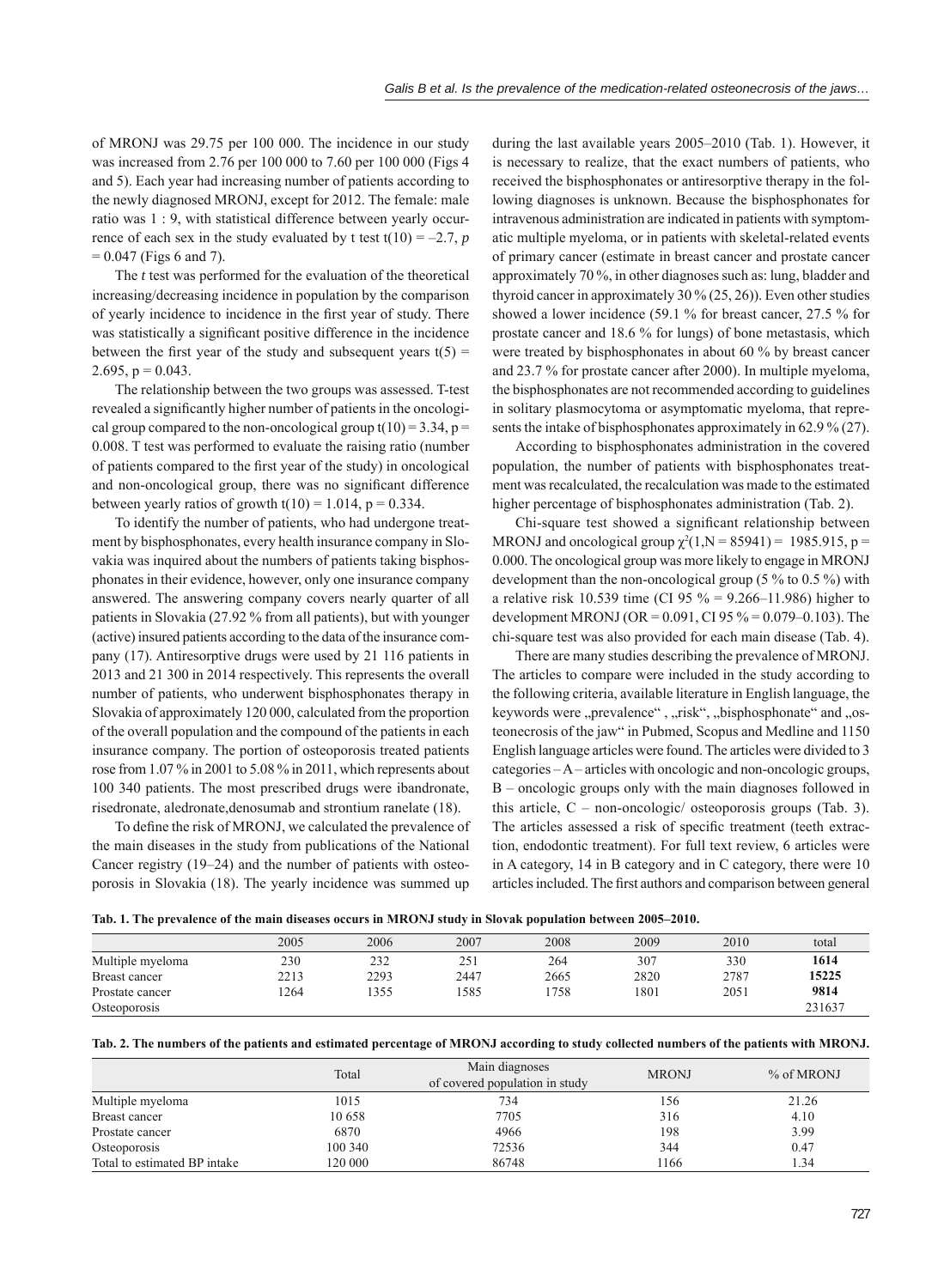724 – 731

#### **Tab. 3. Literature review of MRONJ prevalence divided in A, B, C category according to reviewed study.**

| Author                                       | Year of study                | Prevalence                                         | Notes    |
|----------------------------------------------|------------------------------|----------------------------------------------------|----------|
| <b>A Category</b>                            |                              |                                                    |          |
| Murad et al (46)                             | 1999-2004                    | 0%NO<br>$1.4\%$ O                                  | gm       |
| Mavrokokki et al (47)                        | 2003-09/2005                 | $0.88 - 1.15$<br>$(6.67 - 9.1\%)$ * O<br>0.12 % NO | dm       |
| Hallmer et al (48)                           | 2003-2010                    | 0.024 % NO<br>2.8 % O                              | gm       |
| Yuh et al (49)                               | 2006-2008                    | $1.12\%$ O<br>$0.09\%$ NO                          | gm       |
| Malden (50)                                  | 8/2007-1/2011                | 34.8% O*<br>2.5 % NO*                              | dm       |
| Goodwin et al (51)                           | 2008-2013                    | $0.42\%$ O<br>$0.05\,\%$ NO                        | gm       |
| Ulmner et al (14)                            | 2007-2008                    | $0.001\%$ NO<br>$0.07\%$ O                         | dm       |
| <b>B</b> Category                            |                              |                                                    |          |
| Dimopoulos et al (52)                        | 1995-2003                    | 7.4 % MM                                           | gm       |
| Hoff et al $(53)$                            | 1996-2004                    | 1.2 % BC<br>2.4 % MM                               | gm       |
| Bamias et al (52)                            | 1997-2003                    | $6.7\%$<br>9.9 % MM<br>2.9 % BC<br>6.5 % PC        | gm       |
| Stumpe et al (54)                            | 2000-4/2006                  | $0.94\%$<br>2.7 % MM<br>1.27 % PC<br>$0.42\%$      | gm       |
| Wang et al (55)                              | 2000-2005                    | 3.8 % MM<br>2.5 % BC<br>2.9 % PC                   | dm       |
| Vahtsevanos et al (15)                       | 2000-2008                    | $5\%$<br>8.5 % MM<br>3.1 % BC<br>4.9 % PC          | dm       |
| Zavras                                       | 2001-2004                    | $0.14\%$                                           | dm       |
| Quispe et al (34)                            | 2002-2007                    | 9 % BC                                             | gm       |
| Thumbigere-Math et al (56)                   | 2003-2007                    | 3.125 %<br>4.04 % BC<br>6.74 % MM<br>2.33 % PC     | dm       |
| Boonyapakorn et al (57)                      | 07/2005-12/2006              | 28%<br>17.24 % MM<br>50 % BC<br>33.3 % PC          | dm       |
| Chang et al (58)                             | 2005-2010                    | 7.7 % BC<br>8.7 % MM                               | gm       |
| Vidal-Real et al (59)                        | 2006-2013                    | 12.9%<br>4.6 % PC<br>2 % BC                        | dm       |
| Christodoulou et al (60)                     | 06/2007-06/2008              | 2.6 % BC<br>9.1 % PC                               | gm       |
| Cuevas-González et al (61)                   | 2011-2013                    | 2.6 % BC+PC                                        | dm       |
| <b>C</b> Category                            |                              |                                                    |          |
| Etminan et al (62)                           | 4/1995-12/2002               | $0.027\,\%$                                        | gm       |
| Fellows et al (63)                           | 1995-2006                    | $0.004\%$                                          | gm       |
| Story $(64)$                                 | 04/2000-04/2006              | $0.12\%$                                           | dm       |
| Baillargeon et al (12)<br>Yamazaki et al(65) | 2000-2007<br>11/2000-10/2010 | $0.7\%$<br>$0.46\% - 0.99\%$                       | gm<br>dm |
| Lapi et al (43)                              | 7/2003-12/2005               | 0.046%                                             | gm       |
| Grbic et al (66)                             | NA                           | $0.01 - 0.04 \%$                                   | dm       |
| Borromeo et al (67)                          | 3/2006-8/2006                | $0.085\%$                                          | dm       |
| Lo et al $(68)$                              | 01/2006-08/2008              | $0.1\%$                                            | gm       |
| Powell et al (69)                            | 11/2010-2/2011               | $0.5\%$                                            | gm       |

NO – non-oncological, O – oncological, MM – multiple myeloma, BC – breast cancer, PC – prostate cancer, \* if extraction was carried out, NA – no available, gm – general medicine first author, dm – dental/maxillofacial surgeon first author

medicine first authors and dental/ maxillofacial surgeon authors were assessed and provided.

Based on the findings of this study, the comparison, and statistical evaluation (t test) of the literature review was performed. The first author was divided to general medicine and dental medicine group and the prevalence from the articles was compared for each category and main disease (Tab. 5). There was no significant difference. Subsequently, the articles were also divided according to the year of investigation, one group contained articles until 2010 and the second group contained articles since 2011. There was a significant difference of prevalence in non-oncological patients  $t(15) = 2.725$ ,  $p = 0.016$ .

## **Discussion**

Indications of antiresorptive treatment improves patient's quality of life, but MRONJ is one of the severe adverse effect of their administration (28), however, the positive effect is still predominant (29–31). The risk of MRONJ development is increased by several factors, such as duration of BP therapy, administration route of BP, type of BP, invasive dental procedures or dental prostheses, oncological disease, caucasian origin and multiple myeloma (32–34). The literature review shows much lower incidences and prevalence numbers than was described in this study, but on the other hand, it is possible to find studies, where the numbers are very similar (35, 36). These studies were not included in literature review, because they were excluded in accordance with the literature review criteria. Some authors claim, that it is hard to define the prevalence generally or exactly, because there is an estimated undiagnosed disease in population of approximately 25 %, mainly stage 0. (37) Therefore it is possible that the real number might be higher.

There were on average 2813 dental practices per year providing dental treatment in the observed period, which registered 4 153 908 adult patients. The percentage of preventive examinations was in average 53.01 % in adult patients. The average number of invasive interventions was 814 999 per year, which represents approximately one extraction in 5 adult patients per year, and given the number of removable dentures 91 680, 1 per 50 patients (38–42).

The data in this study imply, that there are approximately 120 000 patients in risk, taking antiresorptive treatment, where the oncologic to non-oncologic patient´s ratio is 1 : 5. Before, but also during the treatment, it is important to keep in mind the indication of antiresorptive treatment, whether it is due to malignancy or a benign condition.

Except for the primary cause and dental treatment there are co-factors of MRONJ mentioned in literature – namely the type of antiresorptive drug, its combination with immunosuppresive medication and the length of bisphosphonate treatment (43). The MRONJ is also connected with the risk of atypical femoral fractures (44).

It seems that the risk of MRONJ is higher in patients, who have been taking oral bisphosphonate for more than 5 years (45). This would explain the rising number of patients, which is described in this study. Patients may not be treated by bisphosphonates any-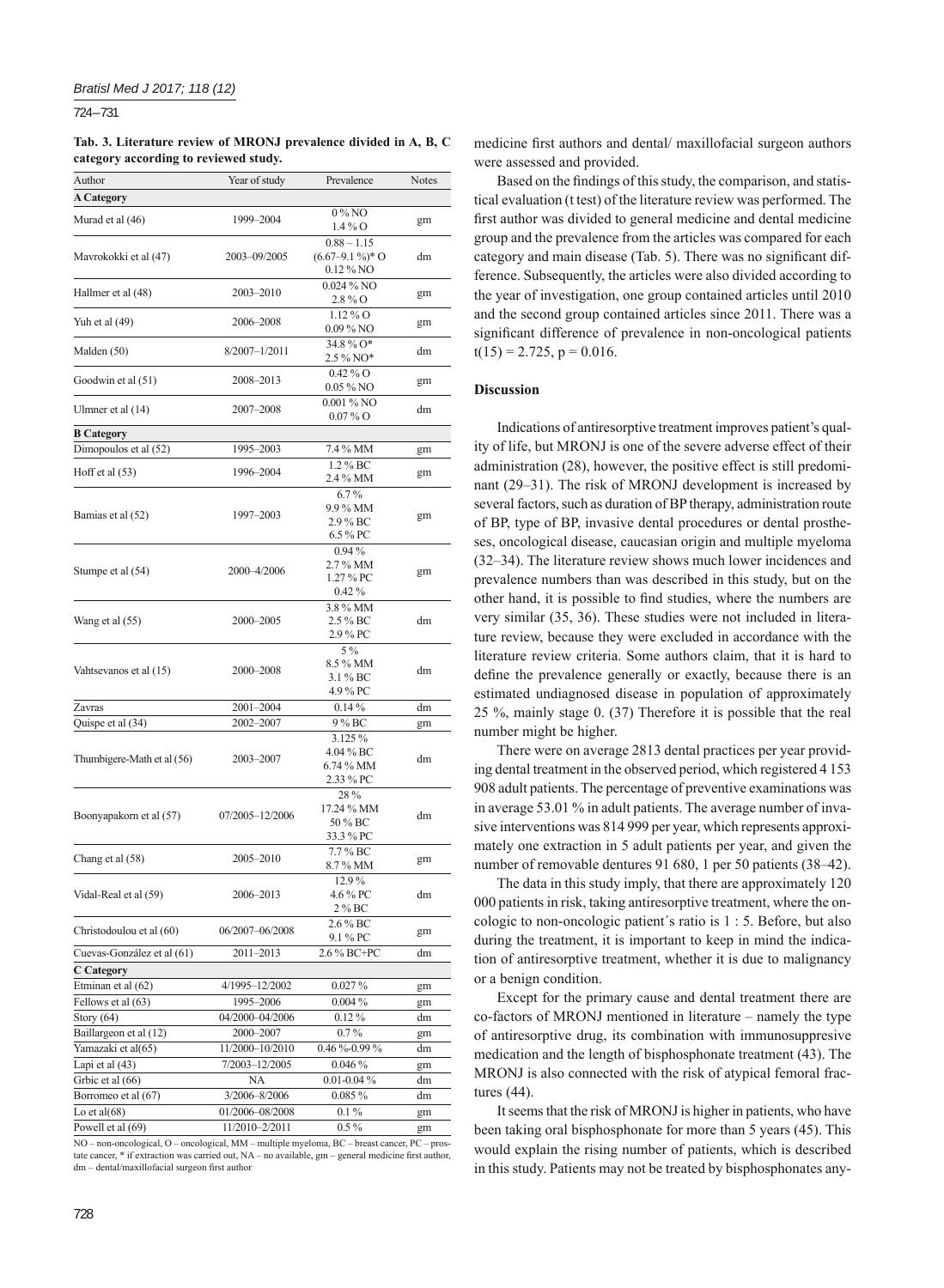|                      |                        |                        | Risk Ratios for MRONJ development and CI 95 % |                        |                        |  |
|----------------------|------------------------|------------------------|-----------------------------------------------|------------------------|------------------------|--|
|                      | Oncological group      | Multiple myeloma       | <b>Breast cancer</b>                          | Prostate cancer        | Osteoporosis           |  |
| Oncological group    | X                      |                        |                                               |                        | 10.539 (9.266-11.986)  |  |
| Multiple myeloma     |                        | X                      | $0.193(0.162 - 0.230)$                        | $0.188(0.154 - 0.228)$ | 44.815 (37.633-53.367) |  |
| <b>Breast cancer</b> |                        | $0.193(0.162 - 0.230)$ | X                                             |                        | 8.648 (7.437-10.056)   |  |
| Prostate cancer      |                        | $0.188(0.154 - 0.228)$ | 1.029 (0.864-1.224)                           | X                      | 8.407 (7.075-9.990)    |  |
| Osteoporosis         | 10.539 (9.266-11.986)  | 44.815 (37.633-53.367) | 8.648 (7.437-10.056)                          | 8.407 (7.075-9.990)    | X                      |  |
|                      |                        |                        |                                               |                        |                        |  |
|                      |                        |                        | OR and CI 95 %                                |                        |                        |  |
|                      | Oncological group      | Multiple myeloma       | Breast cancer                                 | Prostate cancer        | Osteoporosis           |  |
| Oncological group    | X                      |                        |                                               |                        | $0.091(0.079-0.103)$   |  |
| Multiple myeloma     |                        | X                      | $6.311(5.117 - 7.783)$                        | $6.499(5.180 - 8.155)$ | $0.018(0.014-0.022)$   |  |
| <b>Breast cancer</b> |                        | $6.311(5.117 - 7.783)$ | X                                             | $0.971(0.810-1.164)$   | $0.111(0.095 - 0.130)$ |  |
| Prostate cancer      |                        | $6.499(5.180-8.155)$   | $0.971(0.810-1.164)$                          | X                      | $0.115(0.096 - 0.137)$ |  |
| Osteoporosis         | $0.091(0.079 - 0.103)$ | $0.018(0.014 - 0.022)$ | $0.111(0.095-0.130)$                          | $0.115(0.096 - 0.137)$ | X                      |  |

**Tab. 4. Risk ratios for MRONJ development of the main diagnoses of the study.**

**Tab. 5. Comparison and statistical evaluation (t test) of literature review.**

| Comparison                       | Groups                     |       |
|----------------------------------|----------------------------|-------|
| Oncological patients overall     | GM, DM                     | 0.148 |
| Oncological patients overall     | Before 2010 and since 2011 | 0.229 |
| Non-oncological patients overall | GM, DM                     | 0.223 |
| Non-oncological patients overall | Before 2010 and since 2011 | 0.016 |
| Multiple myeloma                 | GM, DM                     | 0.387 |
| Multiple myeloma                 | Before 2010 and since 2011 | NA.   |
| Prostate cancer                  | GM, DM                     | 0.640 |
| Prostate cancer                  | Before 2010 and since 2011 | 0.749 |
| Breast cancer                    | GM, DM                     | 0.355 |
| Breast cancer                    | Before 2010 and since 2011 | 0.692 |

 $GM$  – general medicine first author,  $DM$  – dental medicine first author,  $NA$  – test was not performed because of the absence necessary data

more, but because of the pharmacodynamic characteristic of this group of medicaments, they are in high risk of MRONJ from the long term point of view due to long persistence of the drug in bones  $(3-5)$ . Probably this is the reason that the "patient's reserve" has been made and the MRONJ obtained even years lasting therapy without any complications.

Therefore, it is of great importance to ask about patient's personal history in detail and to ask also about past drug history.

It is necessary that interdisciplinary of national societies gave a statement on this subject and defined the way of treatment of these patients and gave a guideline for patients within primary prevention (before treatment), but also during secondary (during bisphosphonate treatment) and tertiary prevention (after development of MRONJ).

The calculated risk of the development for MRONJ is 1 patient with MRONJ per one dental office (during investigation period there were approximately 2800 dental offices in Slovakia) per 15 years in Slovakia. However, there are approximately 43 patients with risk per dental office.

# **Conclusion**

The findings in this study showed an increasing tendency in numbers of MRONJ patients yearly, except for 2012, which was supported with the statistical analysis of comparison for older and newer literature. The study assessed that there were still significantly more oncological patients with MRONJ than non-oncological patients with 1.9 female: male ratio. The risk of MRONJ development is 10-times higher in the oncological group than in the non-oncological group, and the risk in multiple myeloma is 44 time higher than in non-oncological patients (Tab. 4). The 6-year estimated prevalence for the covered population in Slovakia was 0.47 % for osteoporosis, 3.99 % for prostate cancer, 4.10 % for breast cancer and 21.26 % for multiple myeloma. The data about antiresorptive drugs usage from insurance company showed that there could be decreasing numbers of patients, to whom the antiresorptive treatment was administrated. Unfortunately, in Slovak population, a preventive dental examination is done in about 53 % of adult population (38–42). According to the results in this study, primary prevention is strongly recommended before the start of antiresorptive treatment and preventive dental treatment should be more radical before an initial treatment in oncologic patients. It is necessary to investigate through medical and pharmacological history of the risk patients.

# **References**

**1. Russell RGG, Watts NB, Ebetino FH, Rogers MJ.** Mechanisms of action of bisphosphonates: Similarities and differences and their potential influence on clinical efficacy. Osteoporos Int 2008; 19 (6): 733-759.

2. Russell RGG. Bisphosphonates: The first 40 years. Bone 2011; 49  $(1)$ : 2–19.

**3. Leyvraz S, Hess U, Flesch G, Bauer J, Hauffe S, Ford JM et al.** Pharmacokinetics of pamidronate in patients with bone metastases. J Natl Cancer Inst 1992; 84 (10): 788–792.

**4. Lin JH.** Bisphosphonates: A review of their pharmacokinetic properties. Bone 1996; 18 (2): 75–85.

**5. Russell R, Croucher P, Rogers M.** Bisphosphonates: pharmacology, mechanisms of action and clinical uses. Osteoporos Int 1999; Suppl 2: S66–80.

**6. Drake MT, Clarke BL, Khosla S.** Bisphosphonates: Mechanism of Action and Role in Clinical Practice REVIEW. Mayo Clin Proc 2008; 83 (9): 1032–1045.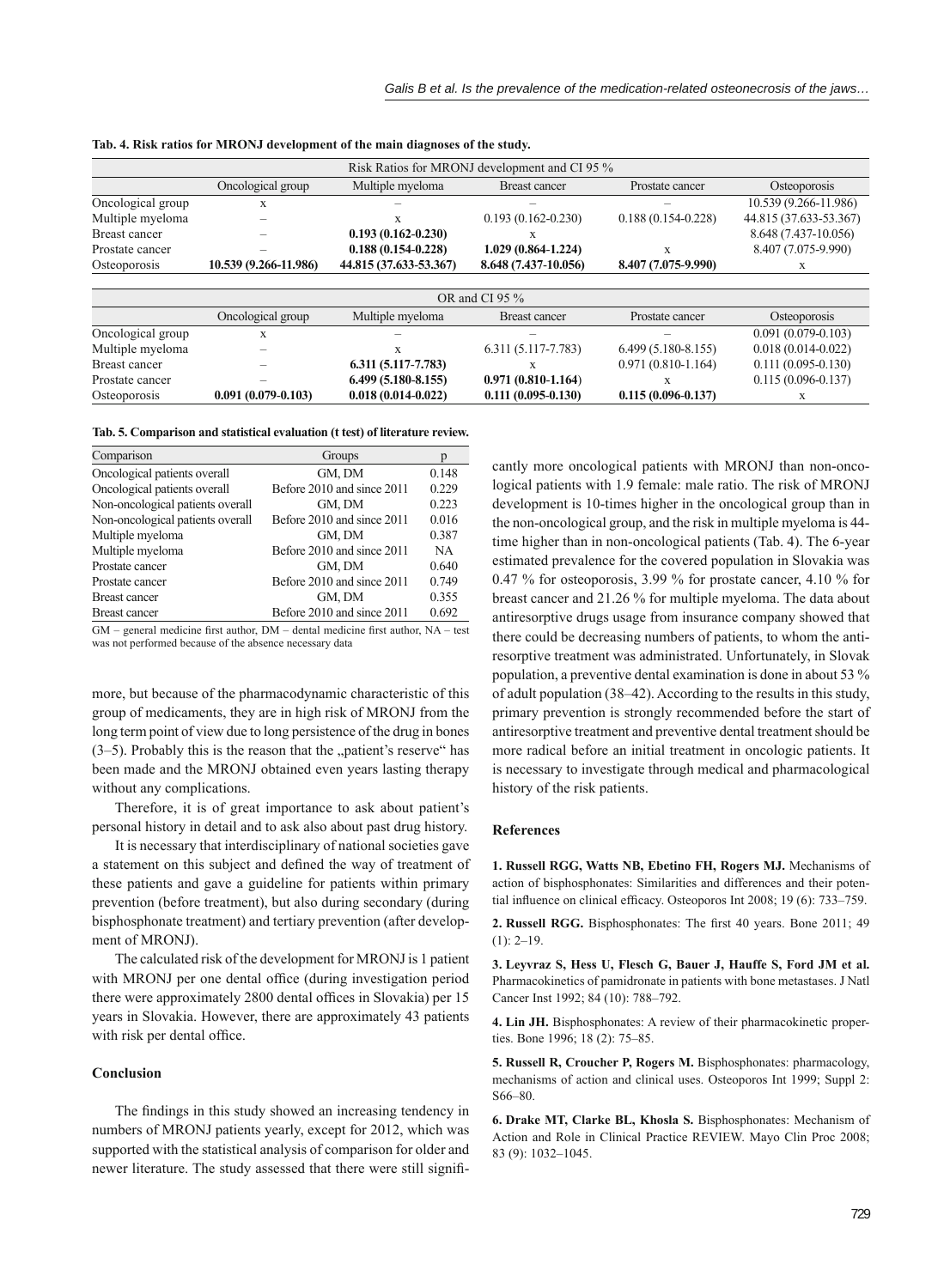## *Bratisl Med J 2017; 118 (12)*

724 – 731

**7. Marx RE.** Pamidronate (Aredia) and zoledronate (Zometa) induced avascular necrosis of the jaws: A growing epidemic. J Oral Maxillofac Surg 2003; 61 (9): 1115–1117.

**8. Khan AA, Morrison A, Hanley DA, Felsenberg D, McCauley LK, O'Ryan F et al.** Diagnosis and management of osteonecrosis of the jaw: A systematic review and international consensus. J Bone Miner Res 2015; 30 (1): 3–23.

**9. Ruggiero SL, Dodson TB.** American Association of Oral and Maxillofacial Surgeons position Paper on Medication-Related Osteonecrosis of the Jaws- 2014 Update. Am Assoc Oral Maxillofac Surg 2014; 72 (12): 2381–2382.

**10. Wilkinson GS, Kuo YF, Freeman JL, Goodwin JS.** Intravenous bisphosphonate therapy and inflammatory conditions or surgery of the jaw: A population-based analysis. J Natl Cancer Inst 2007; 99 (13): 1016–1024.

**11. Baillargeon J, Kuo Y.** Osteonecrosis of the jaw in older osteoporosis patients treated with intravenous bisphosphonates. Ann Pharmacother 2011; 45 (10): 1199–1206.

**12. Baillargeon J, Kuo YF, Lin YL, Wilkinson GS, Goodwin JS.** Osteonecrosis of the jaw in older osteoporosis patients treated with intravenous bisphosphonates. Ann Pharmacother 2011; 45 (10): 1199–1206.

**13. Qi WX, Tang LN, He AN, Yao Y, Shen Z.** Risk of osteonecrosis of the jaw in cancer patients receiving denosumab: A meta-analysis of seven randomized controlled trials. Int J Clin Oncol 2014; 19 (2): 403–410.

**14. Ulmner M, Jarnbring F, Törring O.** Osteonecrosis of the jaw in sweden associated with the oral use of bisphosphonate. J Oral Maxillofac Surg 2014; 72 (1): 76–82.

**15. Vahtsevanos K, Kyrgidis A, Verrou E, Katodritou E, Triaridis S, Andreadis CG et al.** Longitudinal cohort study of risk factors in cancer patients of bisphosphonate-related osteonecrosis of the jaw. J Clin Oncol 2009; 27 (32): 5356–5362.

**16. National Health Information Center.** Health Statistics Yearbook of the Slovakia 2015. In Bratislava; 2015, 9–34. www.nczisk.sk/Documents/ rocenky/2015/demografia.pdf

**17. Správa o stave vykonávania verejného zdravotného poistenia za rok 2015**. Bratislava. www.udzs.sk.sk/documents/77197/77937/Sprava +o+stave+vykonavania+VZP+za+rok+2015.pdf/850697da-ac29-42febc50-8fb168dcf4f4

**18. Svedbom A, Hernlund E, Ivergård M, Compston J, Cooper C, Stenmark J et al.** Osteoporosis in the European Union: A compendium of country-specific reports. Arch Osteoporos 2013; 8 (1-2).

**19. Diba CS, Pleško I, Obšitníková A (Eds).** Cancer incidence in the Slovakia 2005 Bratislava: National Health Information Center; 2009. 173. www.nczisk.sk/Documents/publikacie/analyticke/incidencia\_zhubnych\_ nadorov\_2005.pdf

**20. Diba CS, Pleško I, Hlava P (Eds).** Cancer incidence in the Slovakia 2006 Bratislava: National Health Information Center; 2010. 177 p. www. nczisk.sk/Documents/publikacie/analyticke/incidencia\_zhubnych\_nadorov\_2006.pdf

**21. Diba CS, Pleško I, Hlava P (Eds).** Cancer incidence in the Slovakia 2007 Bratislava; 2012. 135 p. www.nczisk.sk/Documents/publikacie/analyticke/incidencia\_zhubnych\_nadorov\_2007.pdf

**22. Diba CS, Pleško I (Eds).** Cancer incidence in the Slovakia 2008 Bratislava: National Health Information Center; 2008. 176 p. www.nczisk. sk/Documents/publikacie/analyticke/incidencia\_zhubnych\_nadorov\_ 2009.pdf

**23. Diba CS (Ed).** Cancer incidence in the Slovakia 2009 Bratislava: National Health Information Center; 2015 192 p. www.nczisk.sk/Documents/ publikacie/analyticke/incidencia\_zhubnych\_nadorov\_2009.pdf

**24. Diba CS, Hlava P (Eds).** Cancer incidence in the Slovakia 2010 Bratislava: NHIC; 2014. 186 p. www.nczisk.sk/Documents/publikacie/ analyticke/incidencia\_zhubnych\_nadorov\_2010.pdf

**25. Esler C.** The non-surgical management of musculoskeletal malignancy. Orthop Trauma 2009; 23 (4): 258–265

**26. Coleman RE, McCloskey EV.** Bisphosphonates in oncology. Bone 2011; 49 (1): 71–76.

**27. Anderson KC, Alsina M, Atanackovic D, Biermann JS, Chandler JC, Costello C et al.** Multiple Myeloma, Version 2.2016: Clinical Practice Guidelines in Oncology. J Natl Compr Canc Netw 2015; 13 (11): 1398–1435.

**28. Rizzoli R, Reginster J-Y, Boonen S, Bréart G, Diez-Perez A, Felsenberg D et al.** Adverse Reactions and Drug–Drug Interactions in the Management of Women with Postmenopausal Osteoporosis. Calcif Tissue Int 2011; 89 (2): 91–104.

**29. Ross JR, Saunders Y, Edmonds PM, Patel S, Wonderling D, Normand C et al.** A systematic review of the role of bisphosphonates in metastatic disease. Health Technol Assess 2004; 8 (4): 1–176.

**30. Kennel KA, Drake MT.** Adverse Effects of Bisphosphonates: Implications for Osteoporosis Management. Mayo Clin Proc 2009; 84 (7): 632–638.

**31. Khan A, Morrison A, Cheung A, Hashem W, Compston J.** Osteonecrosis of the jaw (ONJ): diagnosis and management in 2015. Osteoporos Int 2016; 27 (3): 853–859.

**32. Fung PPL, Bedogni A, Petrie A, Porter S, Campisi G, Bagan J et al.** Time to onset of bisphosphonate-related osteonecrosis of the jaws: a multicentre retrospective cohort study. Oral Dis 2016; 23 (4): 477–483.

33. Bejhed RS, Kharazmi M, Hallberg P. Identification of Risk Factors for Bisphosphonate-Associated Atypical Femoral Fractures and Osteonecrosis of the Jaw in a Pharmacovigilance Database. Ann Pharmacother 2016; 50 (8): 616–624.

**34. Quispe D, Shi R, Burton G.** Osteonecrosis of the Jaw in Patients with Metastatic Breast Cancer: Ethnic and Socio-Economic Aspects. Breast J 2011; 17 (5): 510–513.

**35. Rugani P, Luschin G, Jakse N, Kirnbauer B, Lang U, Acham S.**  Prevalence of bisphosphonate-associated osteonecrosis of the jaw after intravenous zoledronate infusions in patients with early breast cancer. Clin Oral Investig 2014; 18 (2): 401–407.

**36. Walter C, Al-Nawas B, Grötz KA, Thomas C, Thü Roff JW, Zinser V et al.** Prevalence and Risk Factors of Bisphosphonate-Associated Osteonecrosis of the Jaw in Prostate Cancer Patients with Advanced Disease Treated with Zoledronate. Eur Urol 2008; 54 (5): 1066–1072.

**37. Fedele S, Bedogni G, Scoletta M, Favia G, Colella G, Agrillo A et al.** Up to a quarter of patients with osteonecrosis of the jaw associated with antiresorptive agents remain undiagnosed. Br J Oral Maxillofac Surg 2015; 53 (1): 13–17.

**38. Zubnolekárska starostlivosť v SR 2015.** Štatistické prehľady 4/2016 Bratislava; 2016. www.nczisk.sk/Documents/publikacie/2015/ sp1604.pdf

**39. Zubno lekárska starostlivosť v SR 2013.** Štatistické prehľady 6/2014 Bratislava; 2014. www.nczisk.sk/Documents/publikacie/2013/ sp1406.pdf